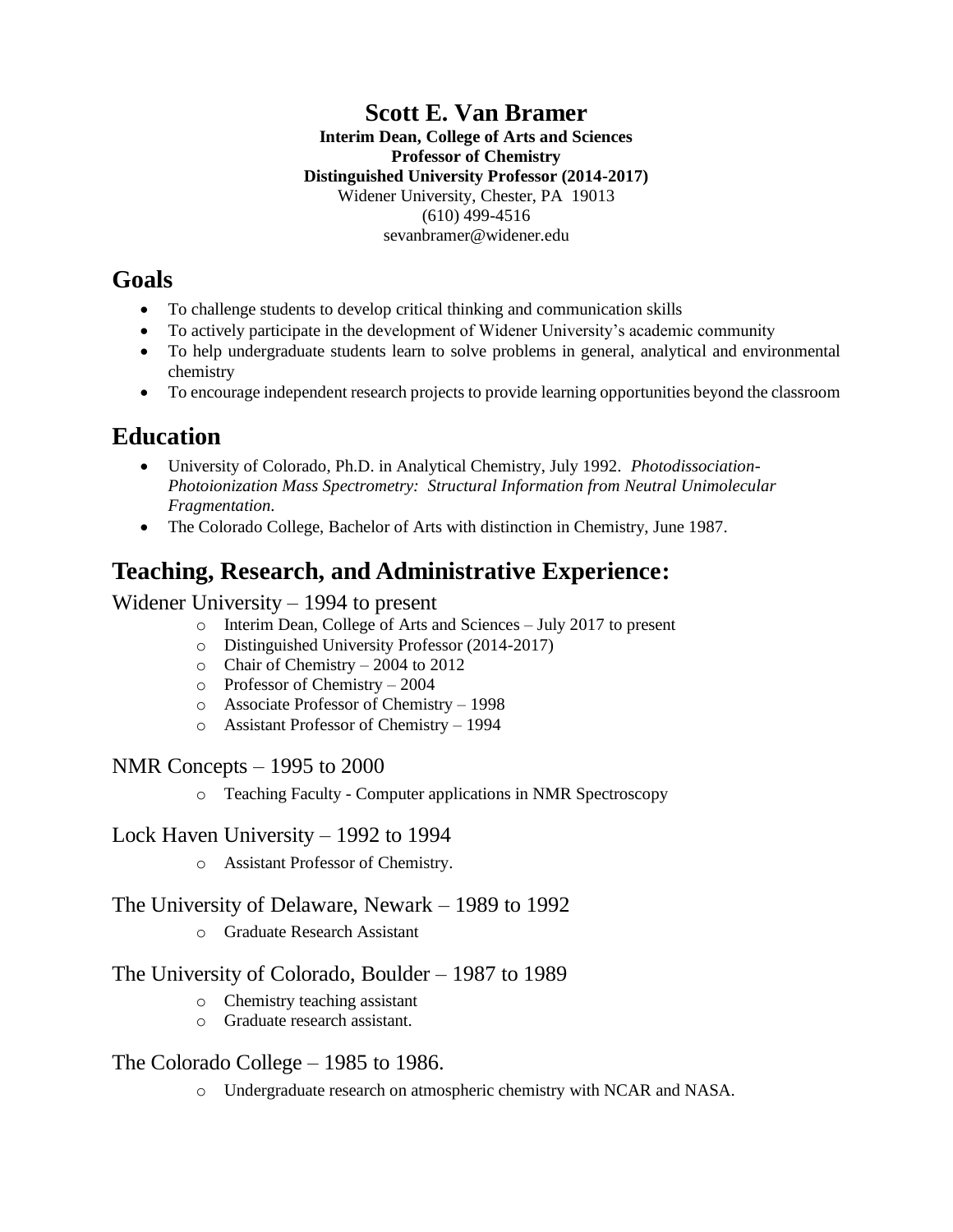# **Select Leadership Accomplishments**

**Widener University Faculty Chair – 2013 to 2017**. I served two terms as Faculty Chair, during that time I worked with faculty governance and the University administration to improve communication and make faculty governance more engaged in setting University policy. I worked to mentor new faculty council committee chairs and develop a shared sense of faculty responsibility for the ongoing operation of the University.

During this time, we worked to update and revise both the Faculty Handbook and the Faculty Council Bylaws. We worked together to clarify new processes that made faculty governance much more active. When I stepped down after four years, there had been a significant shift in the culture around faculty governance at Widener. Faculty meetings were restructured to engage faculty in discussions of major issues. Although much of this work was done by committees the Executive Committee coordinated this work and helped to resolve many conflicts. I played a significant leadership role in the work of the Executive Committee to set this agenda and I am very proud of the work we did over these 4 years. Just one example is the revisions to the Faculty Handbook, which included:

- Complete reorganization and updating of language
- Clarified the role of faculty governance in setting University policy
- Clarified the process for hiring and review of tenure track faculty.
- Clarified the process for faculty review when there is not agreement.
- Adding non-tenure-track faculty as a category with extended term contracts and paths to promotion.
- Updated language for promotion and extended term appointments for library faculty
- Revised the language for promotion of tenure track faculty to clearly and broadly define teaching, scholarship, and academic citizenship
- Revised the policy for extension of the tenure probationary period

**Faculty Council Academic Affairs Chair – 2010 to 2012.** As a member of the Faculty Council Academic Affairs Committee and then as chair of the committee I led a major revision of the University's Academic Integrity Policy. This revision required working with faculty and administrators from across the University to develop a clear procedure that met the needs of the different academic units but provided clarity and consistency. As a result of these changes Widener University now has a robust culture around academic integrity.

**Chemistry Chair – 2004 to 2012.** As chair of the chemistry department I oversaw an almost complete overturn in the department faculty and a major revision of the curriculum. During the eight years I served as chair 9 new full time faculty either started at Widener and/or received tenure and promotion. During that time, every faculty member who came up for tenure was successful. We also developed a culture focused on innovative teaching informed by assessment of student learning.

# **Grants and Awards**

- Philadelphia Section ACS Award for Excellence in Undergraduate Teaching, 2017
- Faculty Institutional Leadership Award, 2016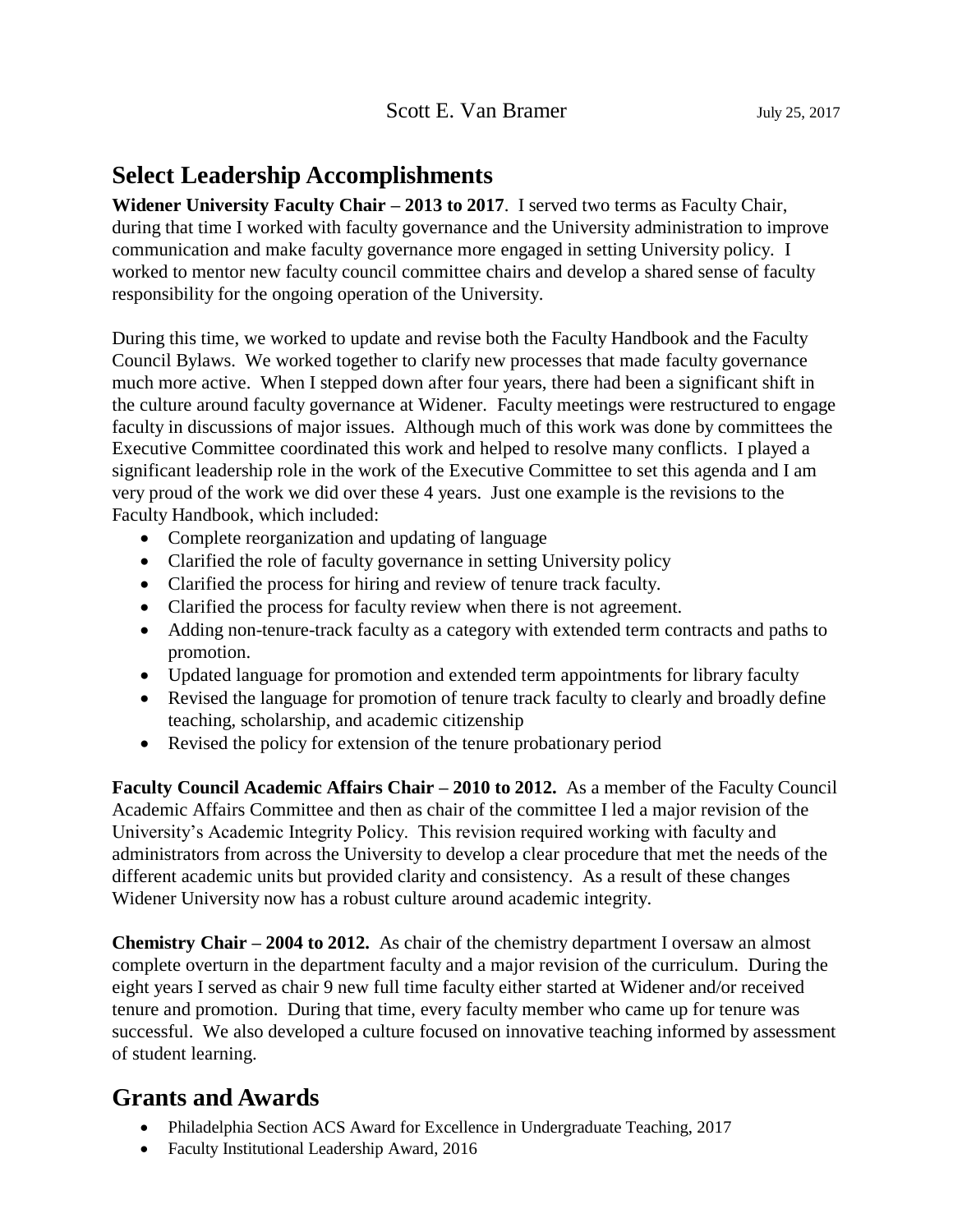- Distinguished University Professor, 2014-2017
- Fitz Dixon Innovation in Teaching Award, 2014
- Van Bramer, S.E.; Widener University Provost Grant "NMR and critical thinking" 2012.
- Van Bramer, S.E.; Bastin, L.,; Bhat, K.; Fischer-Drowos, S. Widener University Faculty Development Grant "Using NMR to Develop and Assess Critical Thinking Skills" 2010.
- Van Bramer, S.E.; Bastin, L.,; Bhat, K.; Fischer-Drowos, S. Widener University Faculty Development Grant "Using NMR to Develop and Assess Critical Thinking Skills" 2009.
- Van Bramer, S.E.; Martin, A. Widener University Faculty Development Grant "Revision of Chemistry 145 and Chemistry 147". 2004.
- Madigosky, S.R.; Van Bramer, S.E. "Experimental Laboratory Approaches to Teach Environmental Science," National Science Foundation Instrumentation and Laboratory Improvement Program. 1994.
- Van Bramer, S.E. "Pesticide Analysis," Lock Haven University Small Campus Research Grant. 1992.
- Van Bramer, S.E. "The Analysis of Pesticides in Surface Water," Pennsylvania State System of Higher Education, Faculty Professional Development Grant. 1992.
- ACS-PRF Summer Faculty Research Fellowship, 2000 with Cecil Dybowski.
- ACS-PRF Summer Faculty Research Fellowship, 1999 with Cecil Dybowski.
- American Chemical Society Analytical Division Summer Fellowship, 1991.
- Tomas Hirschfeld Student Award, 1991.
- Colorado Doctoral Fellowship, 1988-89 and 1987-88.
- Otis A. and Margaret Barns Departmental Service Award, 1987.
- Honors in Chemistry, 1987.
- Analytical Chemistry Award, 1986.

## **Workshops**

- Association of American Colleges and Universities, 2014 Institute on High-Impact Practices and Student Success, June 17-21, Vanderbilt University, Nashville, TN
- Project Kaleidoscope, F21 Leadership Institute, June 12-17, 2004, Baca Campus of The Colorado Campus in Crestone, CO.
- NSF Undergraduate Faculty Enhancement Program *Intermediate and Advanced Interpretation of 1D and Basic Interpretation of 2D NMR Spectra*. August 1996, Kingston, Rhode Island.
- NSF Undergraduate Faculty Enhancement Program *Theoretical and Practical Aspects of Two-Dimensional (2D) NMR.* August 1995, Kingston, Rhode Island.
- NSF Undergraduate Faculty Enhancement Program *NMR Concepts and Operating Techniques*. July 1994, Kingston, Rhode Island.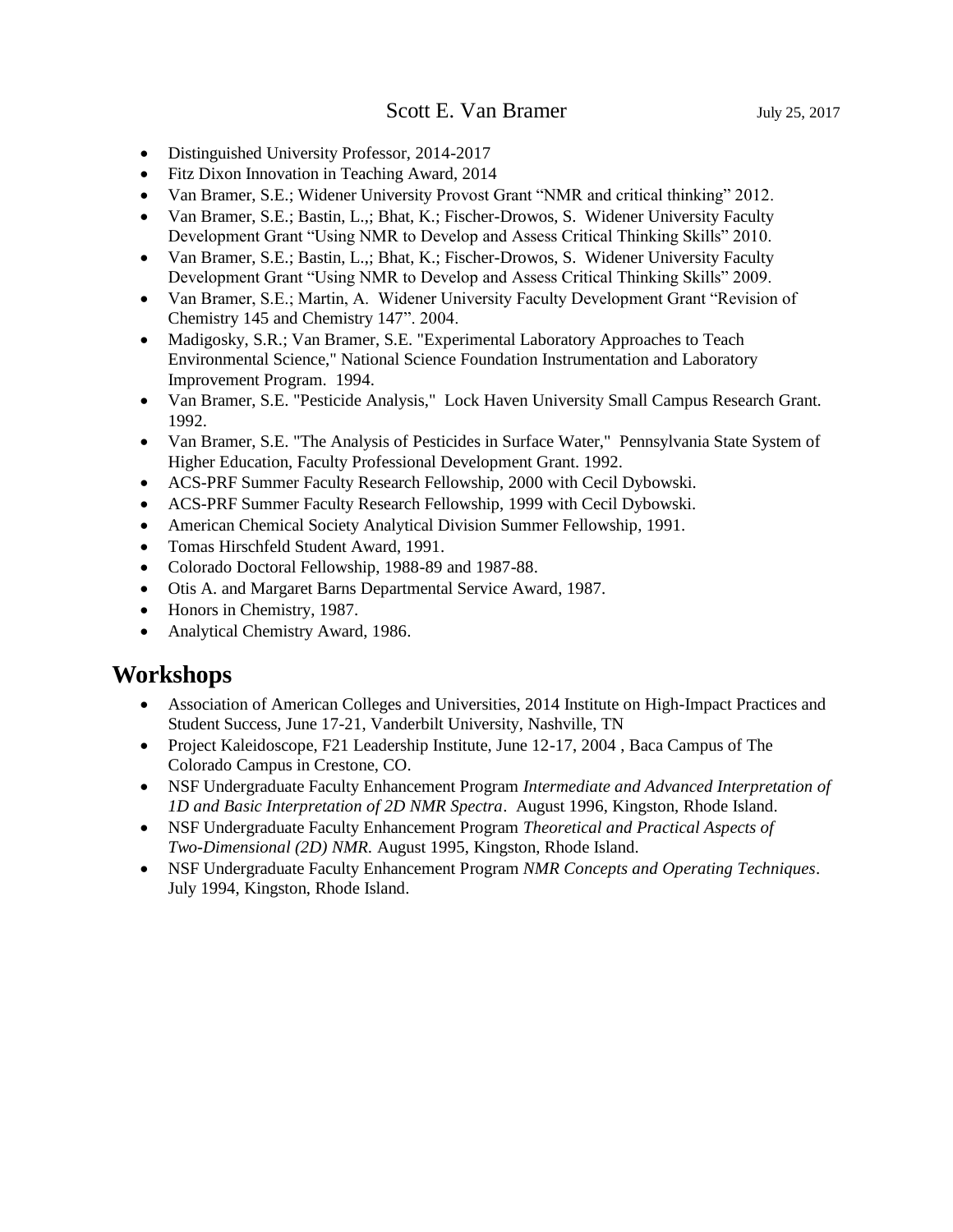# **University Service**

#### Faculty Council

- Faculty Chair; 2013-2017
- Faculty Council Executive Committee; 1997-1999, 2010-2012, 2013-2017
- Faculty Council; 1997-1999, 2001-2005, 2009-2012, 2013-2017
- Faculty Council Academic Affairs Committee; A&S Representative; 2009-2010, chair 2010-2012
- Faculty Council Promotion Tenure and Academic Freedom Committee; A&S rep 2002-2005
- Faculty Council Academic Computing Committee; A&S representative; 1995-1996, chair 1997-1999, A&S representative 2002-2004
- Faculty Council Instructional Media Committee; A&S representative; 1996-1998

## University

- Provost Search Committee: 2017
- CIO Search Committee: 2016
- Presidential Search Committee: 2015
- Provost Council; 2013-2017
- University Academic Review Board; 2010-2012, 2013-2016
- University Strategic Planning Steering Committee; 2013-2017
- University Strategic Planning Go Team on Rigorous Academics and High Impact Practices; chair 2013-2014
- Middle States Steering Committee; 2015-2017
- Middle States Working Group III, Design and Delivery of the Student Learning Experience, cochair 2015-2016
- University General Education Task Force; Science representative; 2006-2009, Chair 2009-2012
- University Task Force on Assessment of Student Learning (TASL); 2005-2007
- University High Impact Coordinating Group; 2014-2016
- Middle States Self-Study Sub-committee on Institutional Resources; 2004-2005
- Strategic Planning Committee Technological Task Force; 2003
- Instructional Technology Council; 1998-2003
- Academic Computer Users Advisory Committee on Academic Computing Needs; 1996

## College of Arts and Science

- A&S General Education Committee; Chair 2006-2009, At large representative 2009-2011, science rep 2013-2015
- A&S College Secretary; 1995-1997
- A&S Curriculum and Planning Committee; 1995-1997, 2009-2010

## Science Division

- Science General Education Committee; chair 2011-2013
- Science Course Evaluation Revision; chair 2010-2011
- Science Division Promotion and Tenure Committee; 1999-2001, 2004-2005, 2007-2009
- Science Division Curriculum and Planning Committee; 1995-1997, 2002-2004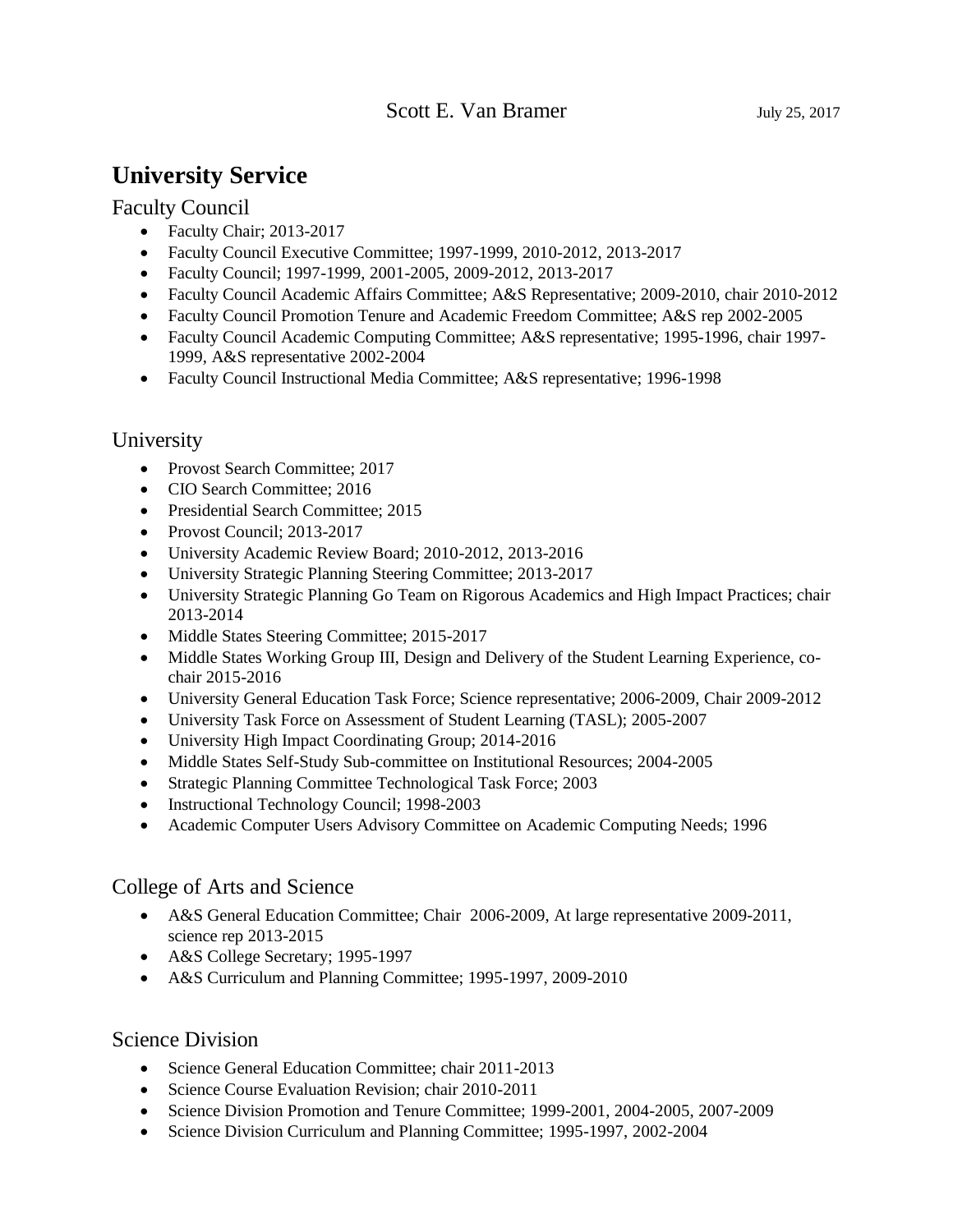## **PROFESSIONAL SERVICE:**

- ACS Committee on Computers in Chemical Education 1997-2013, Chair 2005-2010
- Moderator for online discussion for CCCE Newsletter 2004-2009
- ACS Exams Institute Laboratory Exam Committee 2008-2012
- Delaware Valley Mass Spectrometry Discussion Group 1998-2017, webmaster, executive committee, hosted meetings from 2001-2004
- External Evaluator, Indian University of Pa NSF Grant "Student Construction of Mental Models: A Framework for the Evaluation of Inductive Teaching Methods in Chemistry" 2009-2011
- National Science Foundation CCLI Review Panel 2008
- Online Chemistry Course (OLCC), Chemical Safety: Protecting Ourselves And Our Environment, Organizing Committee, web site manager, Fall 2004
- Review manuscripts for Journal of Chemical Education, Concepts in Magnetic Resonance, Applied Spectroscopy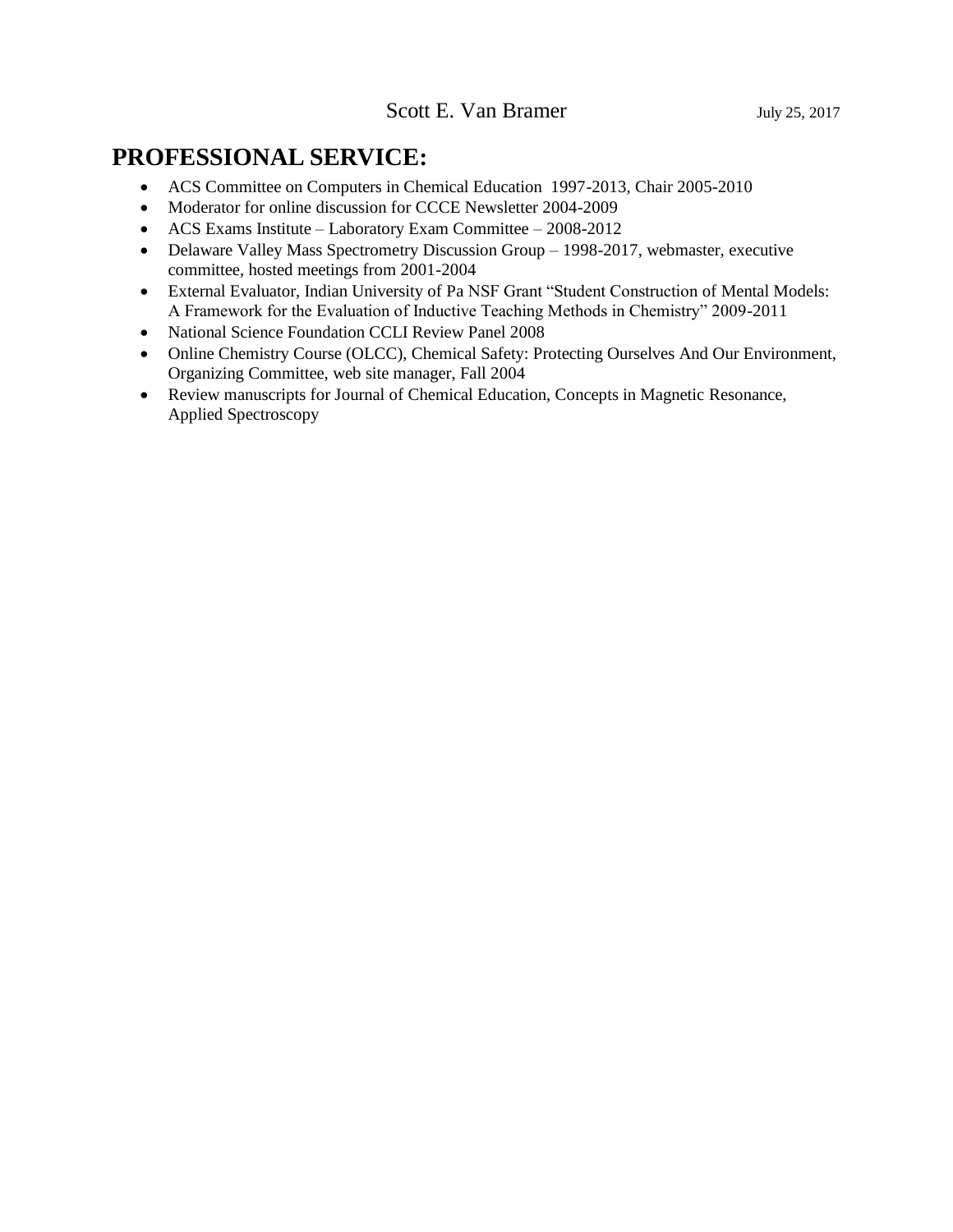## **PUBLICATIONS:**

Saha, Dipendu; Van Bramer, Scott E.; Orkoulas, Gerassimos; Ho, Hoi-Chun; Chen, Jihua; Henley, Dale K. CO<sub>2</sub> capture in lignin-derived and nitrogen-doped hierarchical porous carbons. *Carbon*, **2017**, *121*, 257-266. DOI: 10.1016/j.carbon.2017.05.088. (peer reviewed publication)

Saha, Dipendu; Barakat, Soukaina; Van Bramer, Scott; Nelson, Karl; Hensley, Dale; Chen, Jihua. Non-Competitive and Competitive Adsorption of Heavy Metals in Sulfur-functionalized Ordered Mesoporous Carbon. *ACS Appl. Mater. Interfaces*, **2016**, *8(49)*, 34132-34142. DOI: 10.1021/acsami.6b12190. (peer reviewed publication)

Van Bramer, S.E.; Goodrich, K, R. Determination of Plant Volatiles Using Solid Phase Microextraction GC–MS. *J. Chem. Educ,* **2015***, 92(5),* 916-919*.* DOI: 10.1021/ed5006807 (peer reviewed publication)

Van Bramer, S.E.; Bastin, L.D. Using a Progressive Paper to Develop Students Writing Skills. *J. Chem. Educ.*, **2013**, *90(6)*, 745-750. DOI: 10.1021/ed300312q (peer reviewed publication)

Glatfelter, A.; Bai, S.; Dmitrenko, O; Perry, D.L.; Van Bramer, S.E.; Dybowski, C. Solid-state <sup>207</sup>Pb nuclear magnetic resonance studies of adducts of 1,10-phenanthroline with lead(II) halides. *Can. J. Chem*, **2011**, *89*, 863-869. DOI: 10.1139/v10-176 (peer reviewed publication)

Van Bramer, S.E.; Martin, A. Implementing POGIL in a Multiple Section Laboratory Course. In *ACS Symposium Series 994: Process-Oriented Guided Inquirey Learning*, Moog, R.S,; Spencer, J.N. Eds; American Chemical Society: Washignton, DC, 2008, pp200-212. (Peer reviewed chapter by invitation from editor in ACS Symposium Series book).

Dmitrenko, Olga; Bai, Shi; Beckmann, Peter; van Bramer, Scott; Vega, Alexander; Dybowski, Cecil. The Relationship Between 207Pb NMR Chemical Shift and Solid State Structure in Pb(II) compounds. *Phys. Chem. A*, **2008**, *112*, 3046-3052. (peer reviewed publication)

Van Bramer, S.E. A Brief Introduction to the Gaussian Distribution, Sample Statistics, and the Student's t Statistics. *J. Chem. Educ.* **2007**, *84*, 1231-1232. (peer reviewed publication)

Van Bramer, S.E.; Glatfelter, A.; Bai, S.; Dybowski, C.; Neue, G.; Perry, D.L. Solid-state 207Pb NMR studies of lead-group 16 and mixed transition-metal/lead-group 16 element-containing materials. *Magn. Reson. Chem.* **2006**; *44*: 357 -365. (peer reviewed publication by invitation from editor for special edition of journal)

Dybowski, Cesil; Bai, Shi; Van Bramer, Scott. Solid-State Nuclear Magnetic Resonance. *Anal. Chem.,* **2004**, *76(12)*, 3263-3268. (not reviewed, published in peer reviewed journal by invitation from editor)

S.E. Van Bramer, A. Glatfelter, S. Bai, C. Dybowski, and G. Neue. Data Acquisition and Analysis of Broad Chemical-Shift Powder Patterns from Solids with Spin Echo Techniques. *Concepts in Magnetic Resonance*, **2002**, *14*, 365-387. (peer reviewed publication)

Scott Van Bramer An Introduction to NMR Concepts. *J. Chem. Educ*., **2002**, *79,* 528. (peer reviewed publication)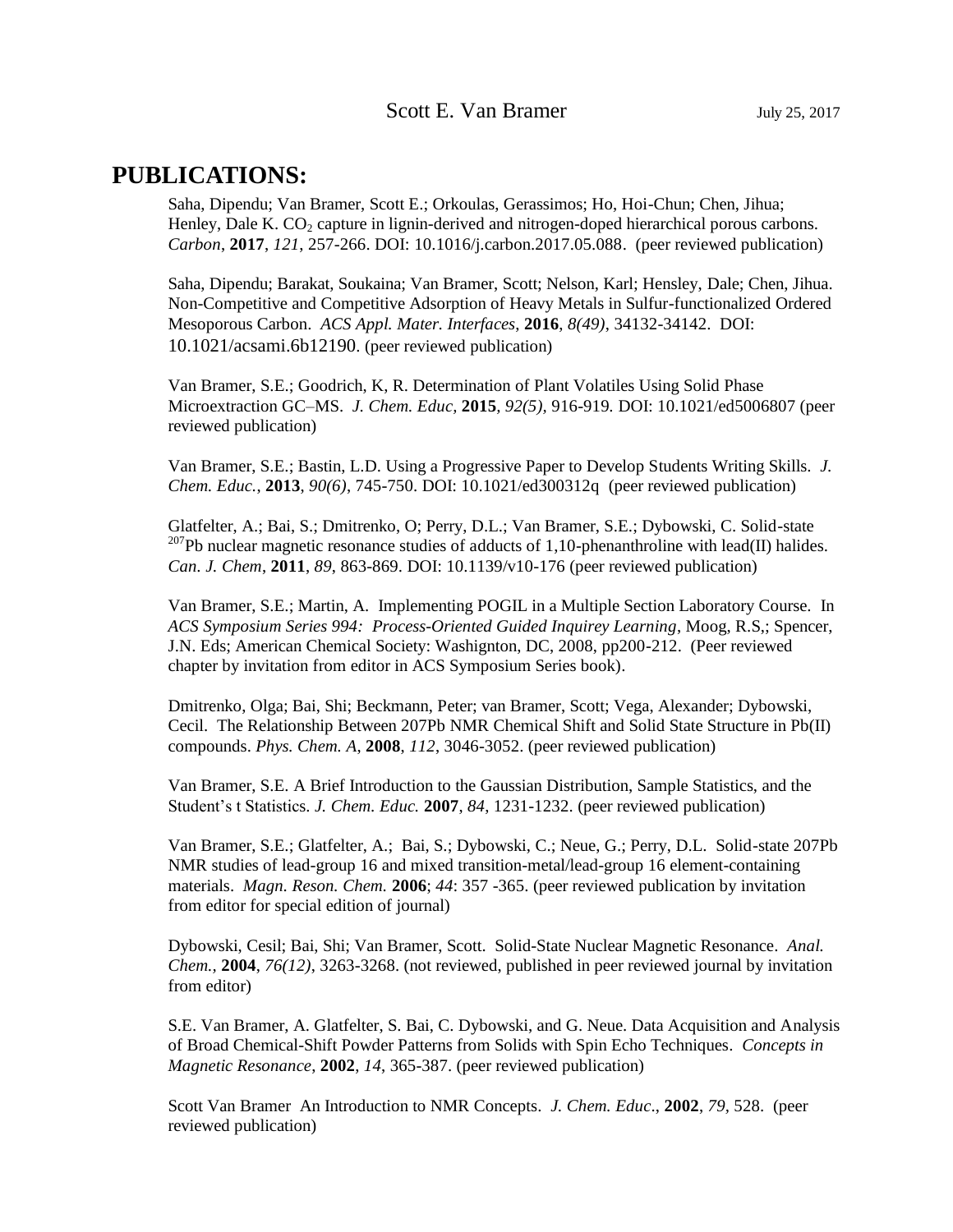Dybowski, Cecil.; Bai, Shi; Van Bramer, Scott. Solid-State Nuclear Magnetic Resonance. *Anal. Chem.*, **2002**, *74*, 2713-2718. (not reviewed, published in peer reviewed journal by invitation from editor)

Tissue, Brian M.; Van Bramer, Scott E.; Rosenthal, Donald. Electronic Chemistry Conferences: 7 Years of CONFCHEM. *J. Chem. Inf. Comput. Sci.*, **2002**, *42 (1)*, 23 -25. (peer reviewed publication)

Van Bramer, Scott E. Teaching Chemistry in the New Century: Analytical Chemistry. *J. Chem. Educ*., **2001**, *78*, 1167. (not reviewed, published in peer reviewed journal by invitation from editor)

Van Bramer, S.E. Chemical Shifts in Nuclear Magnetic Resonance, General. In *Encyclopedia of Analytical Chemistry*; Meyers, R. A. , Dybowski, C., Eds.; Wiley: New York, **2000**; pp 12023- 12040. (peer reviewed and by invitation from editor)

Van Bramer, S. E. An Introduction to the Fourier Transform: IntroFourierTransform.mcd and LectureIntroFT.mcd. *J. Chem. Educ.,* **1999**, *76*, 286. (peer reviewed publication)

Van Bramer, S.E. Software Review: gNMR. *Concepts in Magnetic Resonance*, **1998**, *10*, 195- 196. (not reviewed, published in peer reviewed journal by invitation from editor)

Van Bramer, S.E. Using Mathcad to Teach Instrumental Techniques. *J. Chem. Educ.,* **1998**, *75*, 375. (peer reviewed publication)

Van Bramer, S.E. Software Review: ACD/CNMR and ACD/HNMR Spectrum Prediction Software. *Concepts in Magnetic Resonance,***1997**, *9*, 271-273. (not reviewed, published in peer reviewed journal by invitation from editor)

Van Bramer, S.E. Software Review: SpecTool. *Concepts in Magnetic Resonance*, **1997**, *9*, 115- 116. (not reviewed, published in peer reviewed journal by invitation from editor)

Van Bramer, S.E. Software Review: C-13 NMR Module. *Concepts in Magnetic Resonance*, **1997**, *9*, 61-62. (not reviewed, published in peer reviewed journal by invitation from editor)

Van Bramer, S.E. Software Review: NUTS Data Processing Software. *Concepts in Magnetic Resonance*, **1996**, *8*, 295-296. (not reviewed, published in peer reviewed journal by invitation from editor)

Van Bramer, S.E. Software Review: Problem Solving in NMR Spectroscopy. *Concepts in Magnetic Resonance*, **1996**, *8*, 75. (not reviewed, published in peer reviewed journal by invitation from editor)

Johnston, M.V, Ross, P.L.; Van Bramer, S.E . Photodissociation-Photoionization of Nitroalkanes: Secondary Fragmentation of Alkyl Radicals. *Appl. Spectrosc.*, **1996**, *50*, 121-126. (peer reviewed publication)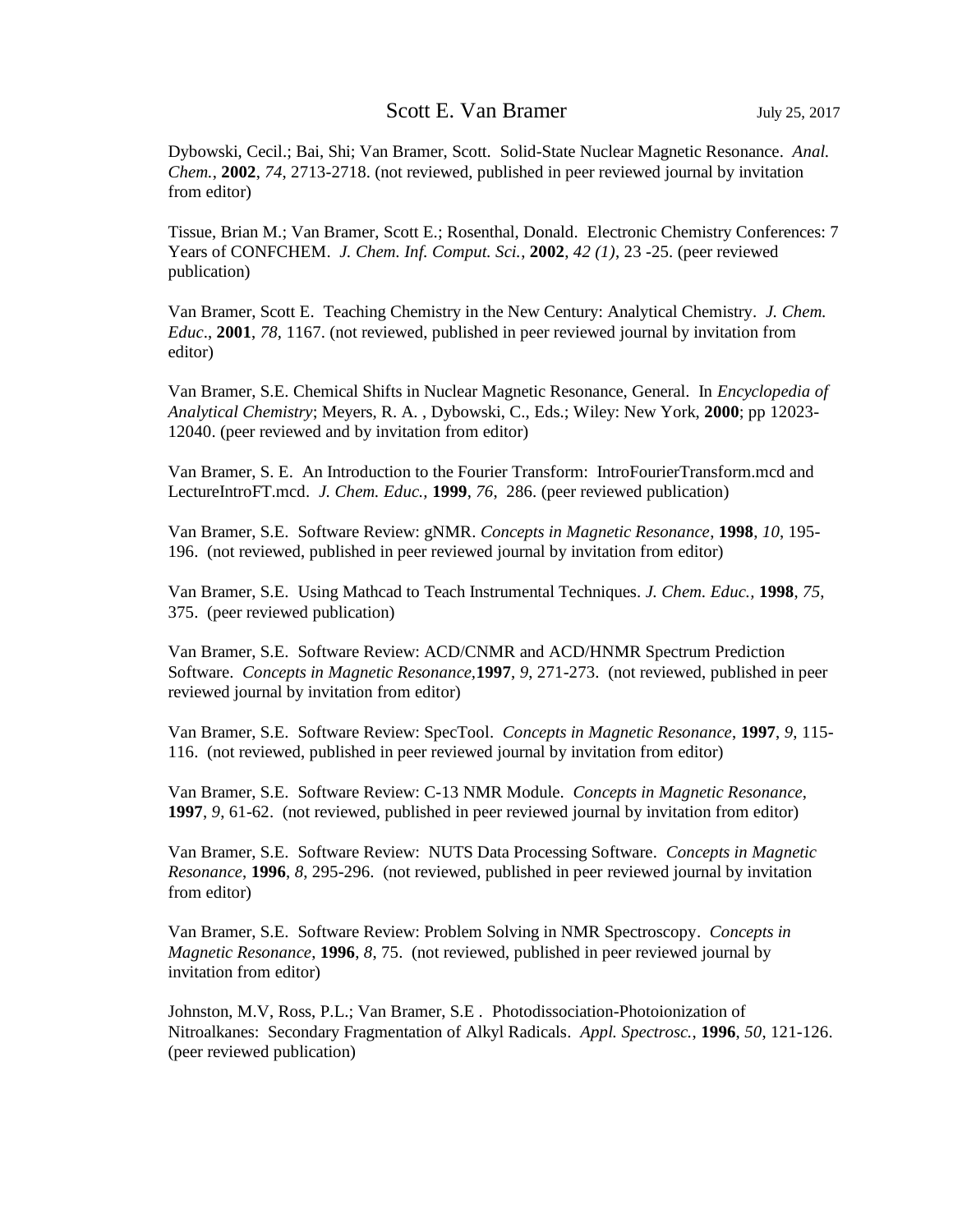Van Bramer, S.E. Review of Lotus-123 Release 4 for Windows. *J. Chem. Inf. Comput. Sci.*, **1994**, *34*, 1022-1023. (peer reviewed publication)

Van Bramer, S.E. Photodissociation-Photoionization Mass Spectrometry: Structural Information from Neutral Unimolecular Fragmentation. Ph.D. Dissertation, University of Colorado, **1992**.

Van Bramer, S.E.; Johnston, M.V. Structural Identification of Alkene Isomers by Photodissociation-Photoionization Mass Spectrometry. *Org. Mass Spectrom.* **1992**, *27*, 949-954. (peer reviewed publication)

Van Bramer, S.E.; Ross, P.L.; Johnston, M.V. Unimolecular Photochemistry of *n*-Alkenes Studied by Photodissociation Photoionization Mass Spectrometry. *J. Am. Soc. Mass Spectrom.*, **1992**, *4*, 65-72. (peer reviewed publication)

Van Bramer, S.E.; Johnston, M.V. Laser Mass Spectrometry Using Coherent, Tunable, Vacuum Ultraviolet Photoionization. *Appl. Spectrosc.* **1992**, *46*, 255-261. (peer reviewed publication)

Van Bramer, S.E.; Johnston, M.V. Photodissociation-Photoionization Mass Spectrometry of *n*-Octene Isomers. *Anal. Chem*, **1990,** *62*, 2639-2643. DOI: 10.1021/ac00222a023 (peer reviewed publication)

Van Bramer, S.E.; Johnston, M.V. 10.5 eV Photoionization Mass Spectrometry of Aliphatic Compounds. *J. Am. Soc. Mass Spectrom.,* **1990,** *1*, 419-426. (peer reviewed publication)

Huebert, B.J.; Van Bramer, S.E.; LeBel, P.J.; Vay, S.A.; Torres, A.L.; Schiff, H.I.; Hastie, D.; Hubler, G.; Bradshaw, J.D.; Carroll, M.A.; Davis, D.D.; Ridley, B.A.; Rodgers, M.O.; Sandholm, S.T.; Dorris, S. Measurements of the Nitric Acid to NO<sub>x</sub> Ratio in the Troposphere. *J. Geophys. Res.*, **1990,** *95*, 10,193-10,198. (peer reviewed publication)

LeBel, P.J.; Huebert, B.J.; Schiff, H.I.; Vay, S.A.; Van Bramer, S.E.; Hastie, D.R. Measurements of Tropospheric Nitric Acid over the Western United States and Northeastern Pacific Ocean. *J. Geophys. Res.*, **1990,** *95*, 10,199-10,204. (peer reviewed publication)

Gregory, G.L.; Hoell, Jr. J.M.; Huebert, B.J.; Van Bramer, S.E.; LeBel, P.J.; Vay, S.A.; Marinaro, R.M.; Schiff, H.I.; Hastie, D.R.; Mackay, G.I.; Karecki, D.R. An Intercomparison of Airborne Nitric Acid Measurements. *J. Geophys. Res.*, **1990,** *95*, 10,089-10,102. (peer reviewed publication)

Huebert, B.J.; Van Bramer, S.E.; Tschudy, K.L. Liquid Cloudwater Collection Using Modified Mohnen Slotted Rods. *J. Atmospheric Chemistry*, **1987**, *6*, 251-263. (peer reviewed publication)

Van Bramer, S.E. An Improved Method for Ammonia Measurements With Oxalic Acid Impregnated Filters. BA Thesis with Distinction in Chemistry, The Colorado College, **1987**.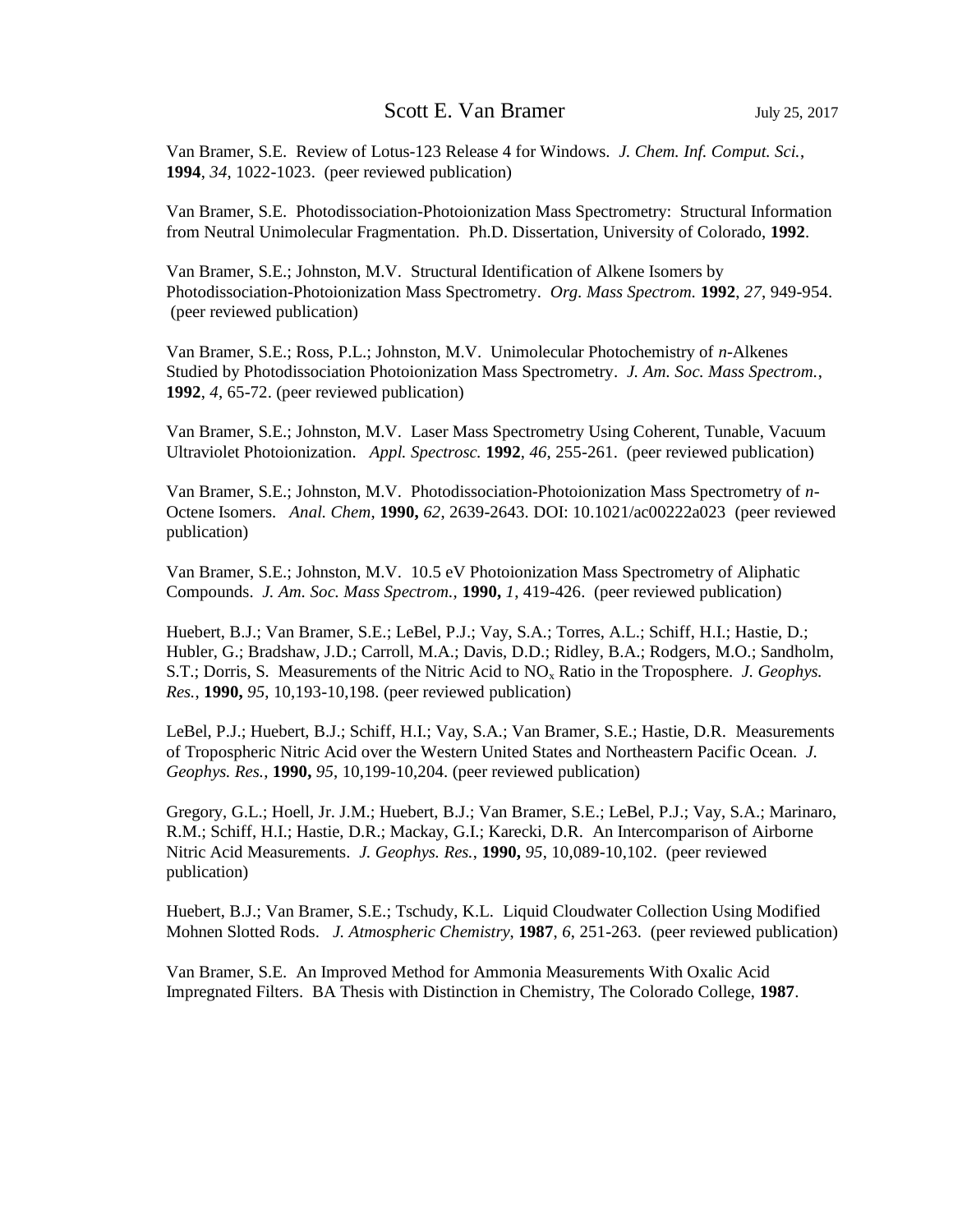## **PRESENTATIONS AT NATIONAL MEETINGS:**

Sha, Dipendu; Barakat, S.; Van Bramer, S.E. Adsorption of Heavy-Metals in Sulfur-Functionalized and Highly Ordered Mesoporous Carbons. AICHE 2016 Annual Meeting, San Francisco, CA, November 13-18, 2016.

Van Bramer S.E. Application of "learning how to learn" in the chemistry curriculum learning through feedback. Biennial Conference on Chemical Education, Greely, CO, August 2, 2016.

Van Bramer, S.E; Bastin, L Advanced Synthesis and Spectroscopy – Lessons learned from designing a capstone course. Biennial Conference on Chemical Education, Grand Valley, MI, August 3, 2014.

Van Bramer, S.E.; Martin, A.; Liable-Sands, L. So you want to revise your laboratory course. What Next. Biennial Conference on Chemical Education, State College, PA. August 1, 2012.

Van Bramer, S.E.; Bastin L. The Assessment of Student Writing. Biennial Conference on Chemical Education, State College, PA. July 31, 2012.

Van Bramer, S.E. Using a laboratory practical to assess student learning in general chemistry. Biennial Conference on Chemical Education, State College, PA. July 31, 2012.

Van Bramer, S.E.; Rose, K.C.; Utell, J.M. Assessing Critical Thinking and Effective Communication across the General Education Curriculum: Best Practices and Next Steps. AAC&U General Education and Assessment: New Contexts, New Cultures, New Orleans, LA, February 24, 2012.

Van Bramer, S.E. Teaching acid base equilibrium in general chemistry without the Henderson-Hasselbalch equation. American Chemical Society National Meeting, Boston, MA, August 23, 2010.

Bingham, R.; Chamany, K.; McConnaughay, K.; Morrison-Shetlar, A; Seifert, K.; Van Bramer, S.E. A Kaleidoscope of Perspectives on Institutional Transformation-STEM & Beyond. AAC&U National Meeting, Washington DC, January 22, 2010.

Van Bramer, S.E.; Martin, A.E.; Liable-Sands, L. M.; Kul, I. Revising a POGIL general chemistry laboratory to improve student outcomes. American Chemical Society National Meeting, Philadelphia, PA. August 19, 2008.

Van Bramer, S.E. Supporting non-tenure track faculty at Widener University. American Chemical Society National Meeting, Philadelphia, PA. August 20, 2008.

Van Bramer, S.E. Donald Rosenthal and the Committee on Computers in Chemical Education: A retrospective. American Chemical Society National Meeting, Boston, MA. August 21, 2007.

Van Bramer, S.E. POGIL as a model for general education in chemistry. American Chemical Society National Meeting, Boston, MA. August 23, 2007.

Cecil Dybowski; Shi Bai; Scott van Bramer; Peter Beckmann; Alexander J. Vega. 207Pb Chemical Shielding in PbMoO4: Effects of Temperature and Lattice Expansion. 2007 ENC, Daytona Beach, FL. April 22-27, 2007.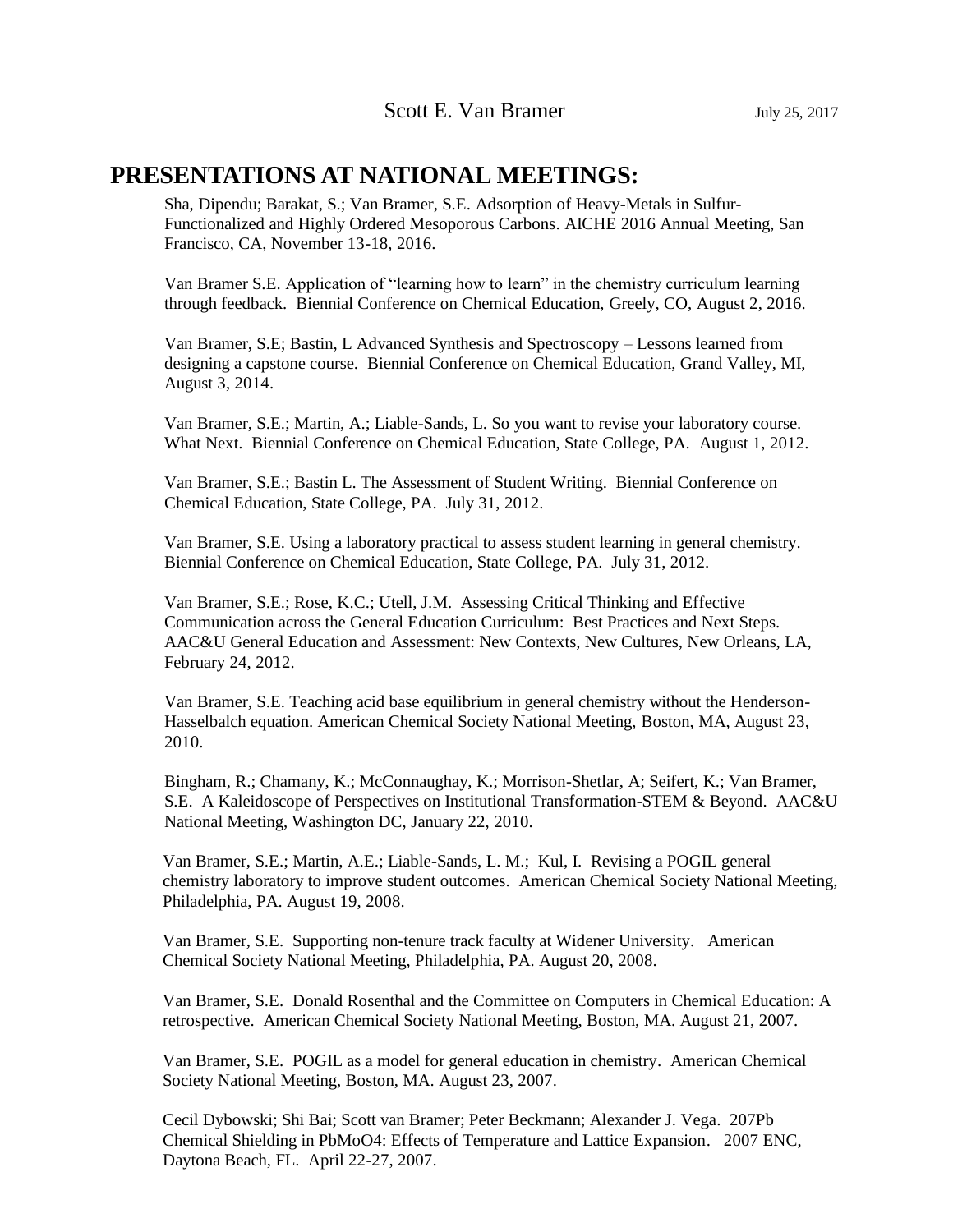Van Bramer, S.E. Mathcad for Teaching Statistics. American Chemical Society National Meeting, Washington, DC. August 28, 2005.

Trammell G.; Lee, D.; Rosenthal, D.; Van Bramer, S. Teaching an On-Line Chemistry Course: Chemical Safety: Protecting Ourselves and Our Environment. American Chemical Society National Meeting, San Diego, CA. March 2005.

Van Bramer, S.E.; Rosenthal, D.; Trammell, G. Online chemistry course (OLCC): Chemical safety: Protecting ourselves and our environment. Biennial Conference on Chemical Education, Ames IA., July 17-22, 2004.

Van Bramer, S.E Using Technology in the Chemistry Classroom. Biennial Conference on Chemical Education, Ames IA, July 17-22, 2004

Van Bramer, S.E. Tools for Processing and Interpreting Spectral Data. Fall 2004 ConfChem Teaching Computing in Chemistry Courses http://www.ched-ccce.org/confchem/2004/b/index.html, September 17 - October 22, 2004

Van Bramer, S.E. Safety Information on the Web. Using Computers in Chemical Education Fall 2004 Newsletter, www.eclipse.net/~pankuch/Newsletter/Pages\_NewsF04/F2004\_News.html .

Van Bramer, S.E. Developing Web Pages for Teaching Part III - Advanced HTML Features. Using Computers in Chemical Education Spring 2003 Newsletter www.eclipse.net/~pankuch/Newsletter/Pages\_NewsS03/S2003\_News.html

Van Bramer, S.E. Developing Web Pages for Teaching Part II - Creating Web Pages. Using Computers in Chemical Education Fall 2002 Newsletter www.eclipse.net/~pankuch/Newsletter/Pages\_NewsF02/Fall\_2002\_NewsletterCCE.html

Van Bramer, S.E.; Glatfelter, A.; Bai, S.;Dybowski, C.; Neue, G. Analysis of Distorted Lead-207 Chemical Shift Powder Patterns. Experimental NMR Conference, Asilomar, April 14, 2002.

Van Bramer, S.E. Developing Web Pages for Teaching Part I – Introduction. Using Computers in Chemical Education Spring 2002 Newsletter www.eclipse.net/~pankuch/Newsletter/Pages\_NewsS02/Spring\_2002\_NewsletterCCE.html

May, Brent D.; Van Bramer, S.; Bradley, M. Dust Explosions: Surface Area and Reaction Rate. Spring 2001 CONFCHEM Lecture Demonstrations in Chemistry on the World Wide Web http://www.ched-ccce.org/confchem/2001/a/index.html

Van Bramer, S.E.; Rosenthal, D.; Tissue, B. Electronic chemistry conferences: Seven years of CONFCHEM. 221st American Chemical Society National Meeting, San Diego, CA April 1, 2001

Van Bramer, S.E. Technology in the classroom at Widener University.  $221<sup>st</sup>$  American Chemical Society National Meeting, San Diego, CA April 2, 2001

Van Bramer, S.E. Web-assisted learning in the traditional classroom.  $221<sup>st</sup>$  American Chemical Society National Meeting, San Diego, CA April 4, 2001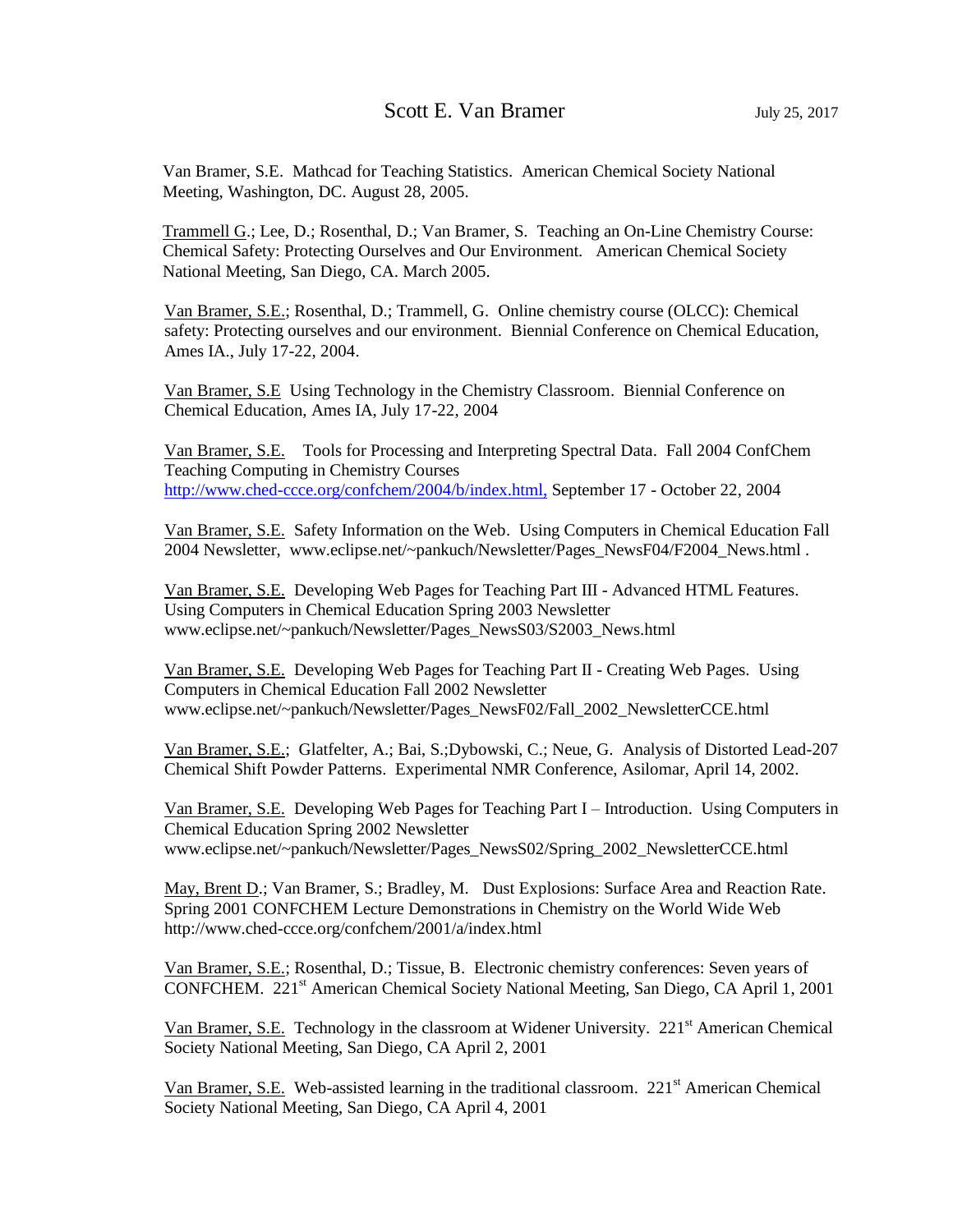Perry, D.L.; Martinez, D.I.; Dybowski, C.; Bai, S.; Glatfelter, A.; Van Bramer, S.E.; Neue, G. Solid-state lead-207 NMR studies of lead-sulfur and lead-selenium systems.  $221<sup>st</sup>$  American Chemical Society National Meeting, San Diego, CA April 1 and 2, 2001

Glatfelter, A; Dybowski, C.R.; Neue, G.; Van Bramer, S.E.; Perry, D.L "Analysis of Solid-State 207Pb Powder Patterns," 42<sup>nd</sup> Rocky Mountain Conference on Analytical Chemistry, Denver, CO August 2000.

Glatfelter, A; Dybowski, C.R.; Neue, G.; Van Bramer, S.E.; Perry, D.L. Analysis of Solid-State 207Pb Powder Patterns. 41<sup>st</sup> Experimental Nuclear Magnetic Resonance Conference, Pacific Grove, California, April 9-14, 2000.

Van Bramer, S.E. Using Mathcad in General Chemistry. 216th American Chemical Society National Meeting, Boston, MA, August 26, 1998.

Van Bramer, S.E. Rewards and Challenges of Using Technology in the Classroom. 216th American Chemical Society National Meeting, Boston. MA, August 25, 1998.

Van Bramer, S.E. Using a Web Browser as a Presentation Manager. 15<sup>th</sup> BCCE, Waterloo Ontario, August 12, 1998.

Van Bramer, S.E. Software for NMR Interpretation. NSF Faculty Enhancement Workshop, Kingston, RI, July 29, 1998.

Van Bramer, S.E. Software for NMR Concepts. NSF Faculty Enhancement Workshop, Kingston RI, July 8 and 14, 1998.

Van Bramer, S.E. Software for NMR Interpretation. NSF Faculty Enhancement Workshop, Kingston, RI, July 1, 1997.

Van Bramer, S.E. Software for NMR Concepts. NSF Faculty Enhancement Workshop, Kingston RI, June 17, 1997.

Van Bramer, S.E. Using Netscape as a presentation manager. ChemConf-97 Summer On-Line Conference on Chemical Education. Sponsored by Division of Chemical Education of the American Chemical Society.

Van Bramer, S.E. Software for Teaching NMR Interpretation. NSF Faculty Enhancement Workshop, Kingston, RI, August 5, 1996.

Van Bramer, S.E. Software for Teaching NMR Concepts. NSF Faculty Enhancement Workshop, Kingston RI, July 17, 1996.

Van Bramer, S.E. Software for Teaching NMR. NSF Faculty Enhancement Workshop, Kingston RI, July 27, 1995.

Ross, P.L.; Van Bramer, S.E.; Johnston, M.V. Photodissociation-Photoionization Mass Spectrometry. FACSS XIX, Philadelphia, Pennsylvania, 1992.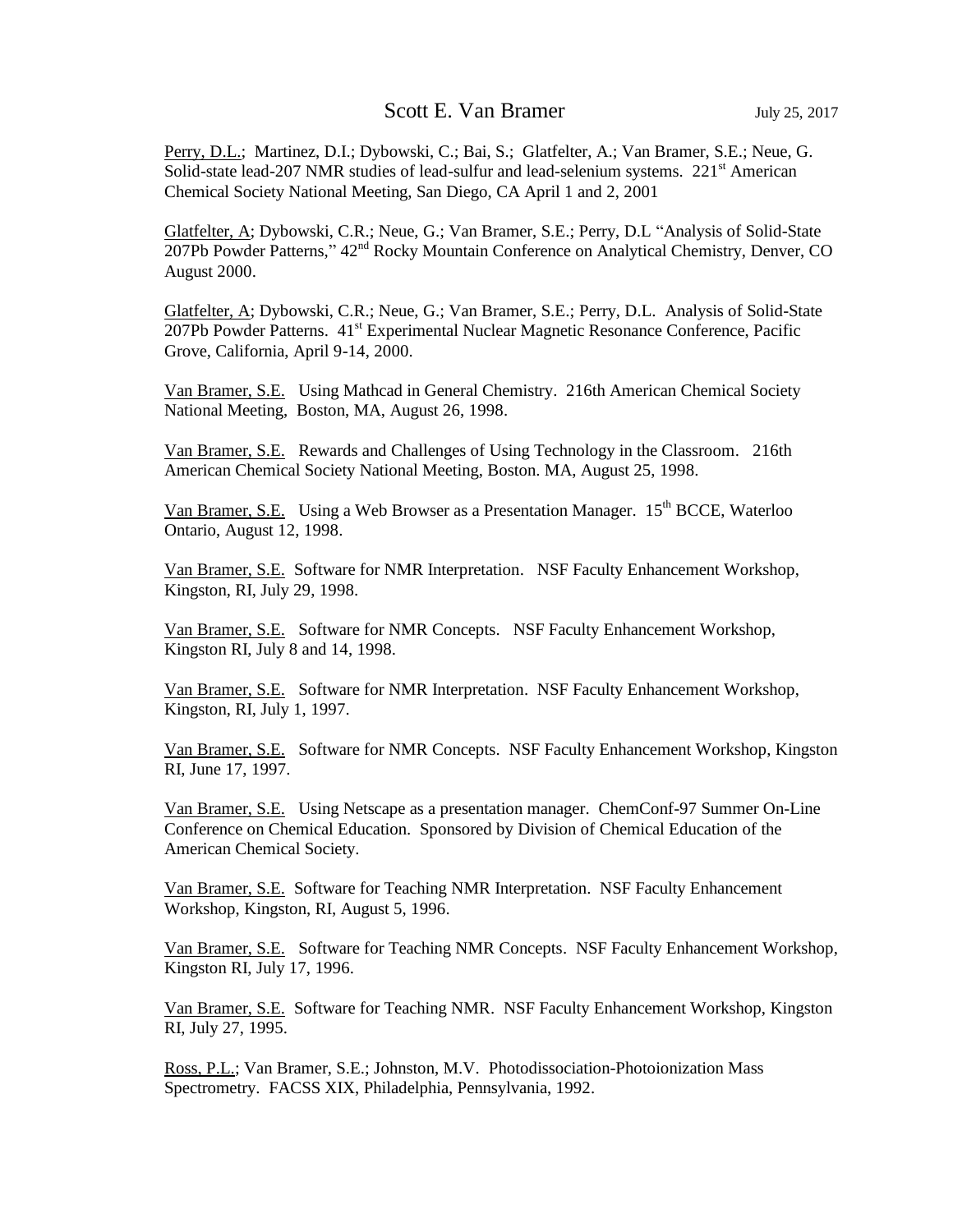Van Bramer, S.E.; Ross, P.L.; Johnston, M.V. Neutral Unimolecular Fragmentation Patterns of Organic Compounds Studied by Photodissociation Photoionization Mass Spectrometry. ASMS Conference on Mass Spectrometry, Washington, DC, 1992.

Van Bramer, S.E.; Johnston, M.V. Tunable Photodissociation-Photoionization Mass Spectrometry. FACSS XVIII, Anaheim, California, 1991.

Van Bramer, S.E.; Johnston, M.V. Photodissociation Photoionization Mass Spectrometry of Alkenes. 39th ASMS Conference on Mass Spectrometry, Nashville, Tennessee, 1991.

Van Bramer, S.E.; Johnston, M.V. Tunable Coherent Vacuum Ultraviolet Photoionization of Aliphatic Compounds. 39th ASMS Conference on Mass Spectrometry, Nashville, Tennessee, 1991.

Johnston, M.V.; Van Bramer, S.E.; McKeown, P.J.; Mowry, C.D. Photoionization with Coherent Vacuum Ultraviolet Radiation: Principles and Applications. 39th ASMS Conference on Mass Spectrometry, Nashville, Tennessee, 1991.

Van Bramer, S.E.; Johnston, M.V. 10.5 eV Photoionization of Aliphatic Compounds. 38th ASMS conference on Mass Spectrometry and Allied Topics, Tucson, Arizona, 1990.

Johnston, M.V.; Van Bramer, S.E. Applications of Coherent Vacuum Ultraviolet Radiation to Ion Chemistry and Chemical Analysis. FACSS XVII, Cincinnati, Ohio, 1990.

Van Bramer, S.E.; Johnston, M.V. 10.e eV Photoionization Mass Spectroscopy. Laser Applications to Chemical Analysis, Incline Village, Nevada, 1990.

Hubler, G.; Caroll, M.A.; Fahey, D.W.; Bradshaw, J.D.; Davis, D.D.; Rodgers, M.O.; Sandholm, S.T.; Gandrud, G.W.; Ridley, B.A.; Shetter, J.D.; Gregory, G.L.; LaBel, P.; Hastie, D.R.; Schiff, H.I.; Harris, G.W.; Karecki, D.; Huebert, B.J.; Singh, H.G.; Torres, A.L.; Van Bramer, S.E. Airborne Measurements of Reactive Odd Nitrogen During NASA's GTE/CITE 2 Project. Quadrennial Ozone Symposium, Gottingen, 1988.

Hubler, G.; Bradshaw, J.D.; Van Bramer, S.E.; Carroll, M.A.; Davis, D.D.; Fahey, D.W.; Ganrude, B.W.; Hastie, D.R.; Harris, G.W.; Huebert, B.J.; Karecki, D.; LaBel, P.; Ridley, B.A.; Rodgers, M.O.; Sandholm, S.T.; Schiff, H.I.; Shetter, J.D.; Singh, H.B. The Partitioning of Reactive Odd Nitrogen Observed During the NASA GTE-CITE II Project. AGU Fall Meeting, San Francisco, California, 1987.

Huebert, B.J.; Van Bramer, S.E.; LaBell, P.J.; Schiff, H.I.; Hastie, D.; Torres, A.; Ridley, B.; Carroll, M.A.; Davis, D.D.; Bradshaw, J.; Sandholm, S.; Rodgers, M.; Dorris, S. Measurement of  $HNO<sub>3</sub>/NO<sub>x</sub>$  Partitioning during the GTE/Cite-2 Project. AGU Fall Meeting, San Francisco, California, 1987.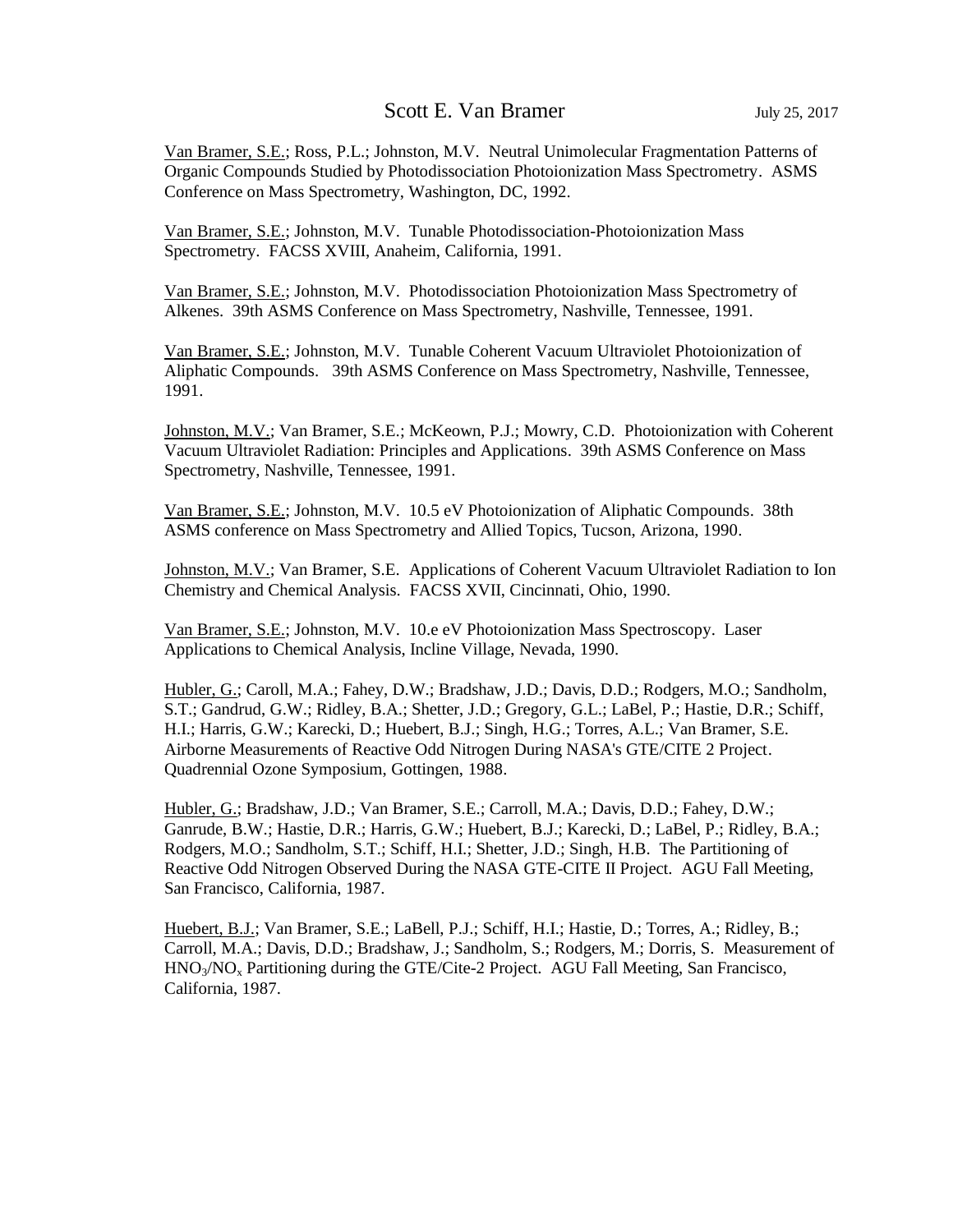## **PRESENTATIONS AT LOCAL AND REGIONAL MEETINGS:**

Van Bramer, S.E. "Increasing Student Learning Through Focused Feedback," Widener University President's Lecture, Chester, PA October 27, 2014.

Van Bramer, S.E. and Bastin L. "Developing Departmental Expectations for Student Writing," Bridge Week Faculty Development Program, Widener University, Chester, PA May 12, 2014.

Van Bramer, S.E. and Bastin L. "Using a Progressive Paper in a Writing Enriched Course," Bridge Week Faculty Development Program, Widener University, Chester, PA May 12, 2014.

Van Bramer, S.E. "So you want to revise your laboratory course: What next?," Middle Atlantic Regional Meeting of the American Chemical Society, Baltimore, MD, June 2, 2012.

Van Bramer, S.E. "Myths, Misconceptions and Components of General Education Requirements," Bridge Week Faculty Development Program, Widener University, Chester, PA May 9, 2012.

Van Bramer, S.E. "An Interdisciplinary Conversation about Formative & Summative Assessment," Bridge Week Faculty Development Program, Widener University, Chester, PA May 9, 2012.

Van Bramer, S.E.; Rose, K; Pervizpour, M; Mills, S; Richardson, E. "Sharing Best Practices: Identifying Critical Thinking in Student Work," Bridge Week Faculty Development Program, Widener University, Chester, PA May 9, 2011.

Van Bramer, S.E. and Graybill, M. "The New Academic Integrity Policy: Addressing Implications," Bridge Week Faculty Development Program, Widener University, Chester, PA May 9, 2011.

Krouse, A. and Van Bramer, S.E. "Governance: Serving on and Chairing Committees," Bridge Week Faculty Development Program, Widener University, Chester, PA May 11, 2011.

Van Bramer, S.E.; Lieberman, I; Utell, J. "Roundtable Discussion: General Education," Bridge Week Faculty Development Program, Widener University, Chester, PA May 12, 2010.

Van Bramer, S.E.; Simons, L; Utell, J; Hargadon, J. "A Meeting of the Minds – a Dialogue Across Disciplines Sponsored by the General Education Taskforce," Bridge Week Faculty Development Program, Widener University, Chester, PA May 15, 2007.

Van Bramer, S.E. "POGIL Implementation - How Do You Decide When to Guide?" Middle Atlantic Discover Chemistry Project Meeting, Lancaster, PA, June 9, 2006.

Van Bramer, S.E. "Chemistry's Role in General Education," Middle Atlantic Association of Liberal Arts Chemistry Teachers 39<sup>th</sup> annual meeting, Widener University, Chester, PA October 22, 2005.

Van Bramer, S.E. "Assessment," Middle Atlantic Association of Liberal Arts Chemistry Teachers 39<sup>th</sup> annual meeting, Widener University, Chester, PA October 22, 2005.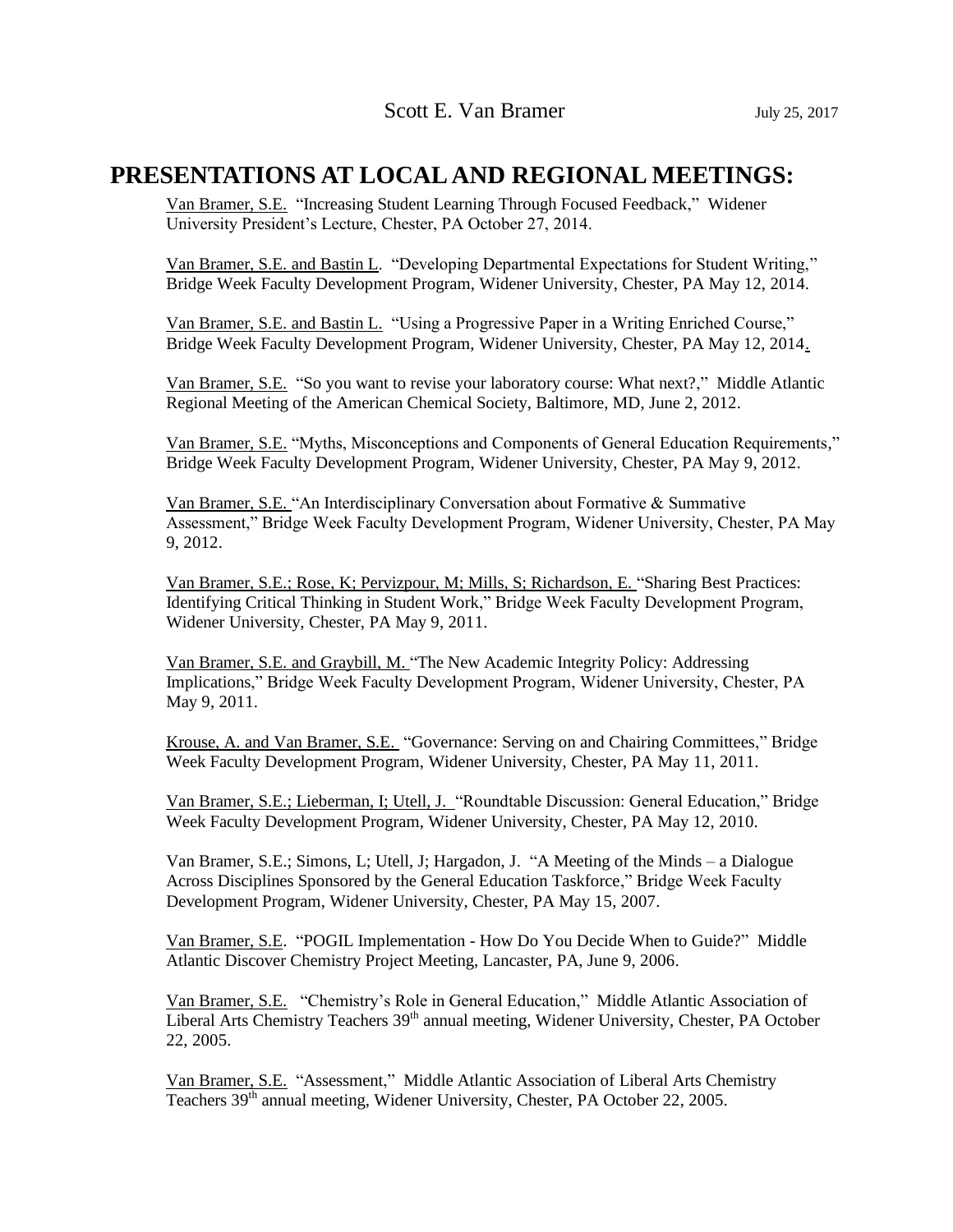Adams, S.; Batch, R.; Dyer, P. Lieberman, I.; Markowitz, M; Rose, K.; Utell, J; Van Bramer, S.E.; Vike, J. "General Education: A Conversation among Colleagues," Bridge Week Faculty Development Program, Widener University, Chester, PA May 16, 2005. Martin Milbourne, Chise Yamamoto and Scott Van Bramer "An Investigation into NO2, NO, and NOx Concentrations in the Atmosphere," Widener University 2000 Undergraduate Research Day, Chester, PA, April 14, 2000.

Carrie Miller and Scott E. Van Bramer "The Effect of Storm Tracks on the Nitrate and Sulfate Concentrations in Rainwater," Widener University 1999 Science Division Undergraduate Research Symposium, Chester, PA, March 29, 1999.

Carrie Miller and Scott E. Van Bramer "The Effect of Storm Tracks on the Nitrate and Sulfate Concentrations in Rainwater," Eastern Analytical Symposium, Sommerset NJ. November 17, 1998.

Van Bramer, S.E. Netscape Power User Workshop. Enhancement of Teaching and Learning, Bridge Week Program, Widener University, Chester, PA May 13, 1998.

Van Bramer, S.E.; McCloskey, D.; Richardson, E. Let's Talk About Teaching: Technology in the Classroom. Enhancement of Teaching and Learning, Bridge Week Program, Widener University, Chester, PA May 13, 1998.

Van Bramer, S.E. Advanced HTML. Enhancement of Teaching and Learning, Bridge Week Program, Widener University, Chester, PA May 14, 1998.

Van Bramer, S.E. Netscape Power User Workshop. Enhancement of Teaching and Learning, Bridge Week Program, Widener University, Chester, PA May 14, 1997.

Van Bramer, S.E. Advanced HTML. Enhancement of Teaching and Learning, Bridge Week Program, Widener University, Chester, PA May 14, 1997.

Van Bramer, S.E. The New Network: What are the Possibilities. Enhancement of Teaching and Learning, Bridge Week Program, Widener University, Chester, PA May 13, 1997.

Elaine Crescenzi and Scott E. Van Bramer "Analysis of Ambient NO,  $NO_2$ , and  $NO_x$ Concentrations in Chester, PA.," Eastern Analytical Symposium, Sommerset NJ. November 19, 1997.

Chanell Brown, Lori Manley, and Scott Van Bramer, "Analysis of Nitrate and Sulfate Ion Concentrations in Rainwater Samples Collected from Lansdowne and Chester, Pennsylvania," Eastern Analytical Symposium, Sommerset, NJ, November 19, 1997.

Lori Manley, Chanell Brown, and Scott Van Bramer "Variations in the Concentrations of Nitrate and Sulfate in Rainstorms in Chester, PA." 61st Annual Intercollegiate Student Chemists' Convention. University of Delaware, Newark, DE, April 26, 1997.

Elaine Crescenzi and Scott Van Bramer. "Analysis of Ambient NO,  $NO<sub>2</sub>$ , and  $NO<sub>x</sub>$ Concentrations in Chester, PA." Widener University Undergraduate Research Symposium, Chester, PA, April 7, 1997.